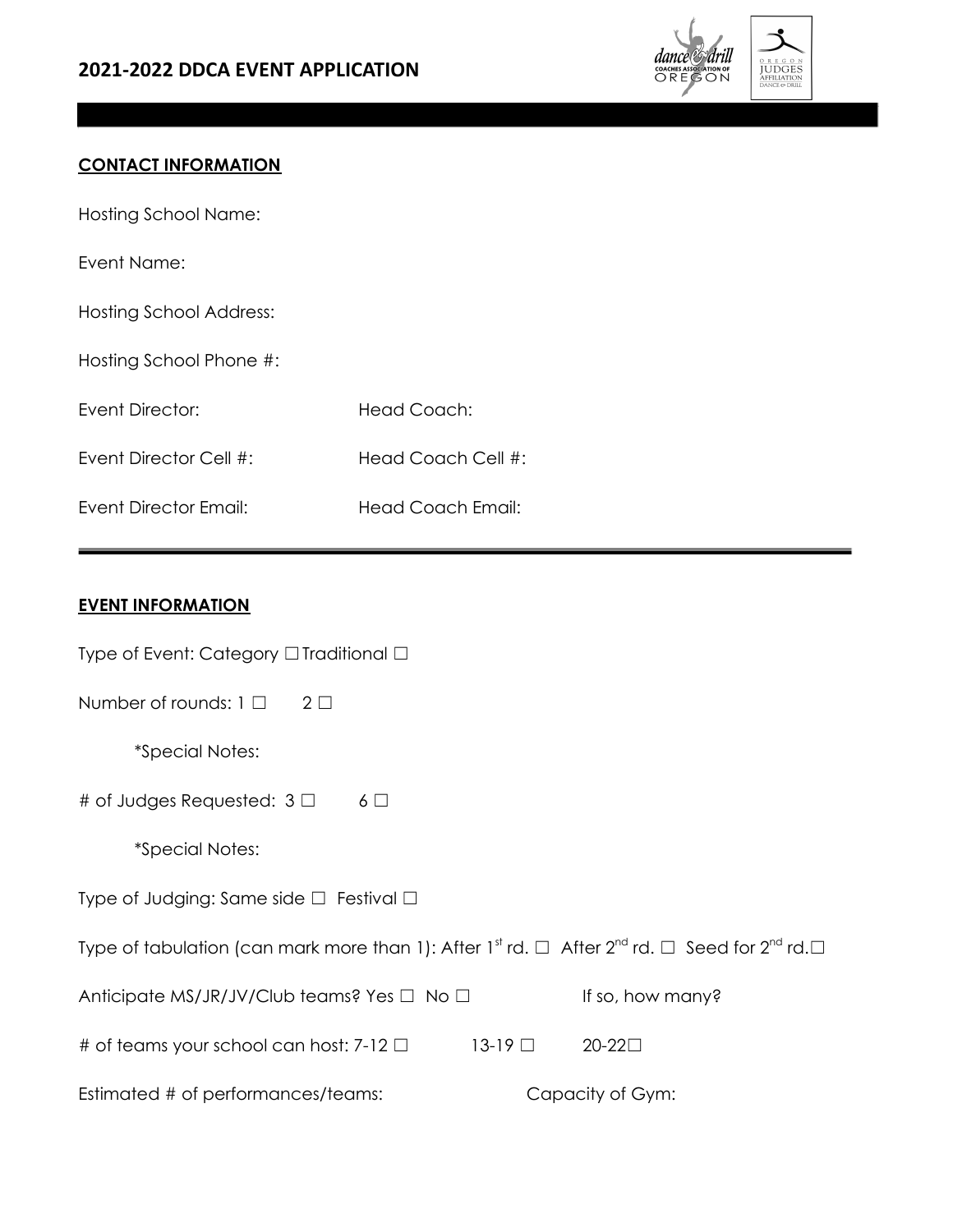## **2021-2022 DDCA EVENT APPLICATION**

Entry Fee (what you charge teams to attend):

#### **BILLING INFORMATION**

Invoice mailed to:

Name:

Title (Head coach, school bookkeeper, etc.)

Address:

Email: Phone:

#### **DATE SELECTION**

1<sup>ST</sup> Choice:

2<sup>nd</sup> Choice:

3 rd Choice:

Name/Signature (verifying that all information is accurate):

Date:

Signature of JA Commissioner and/or Scheduling Director:

Date received by the JA Commissioner and/or Scheduling Director:

**Event Application Fee Received by DDCA:**

September 1, 2021 – September 15, 2021 = \$200 September 16, 2021 – September 30, 2021 = \$250 October 1, 2021 – October 15, 2021 = \$325

**Applications will start being accepted on July 1st via email: [ddcaoregon@gmail.com](mailto:ddcaoregon@gmail.com)**